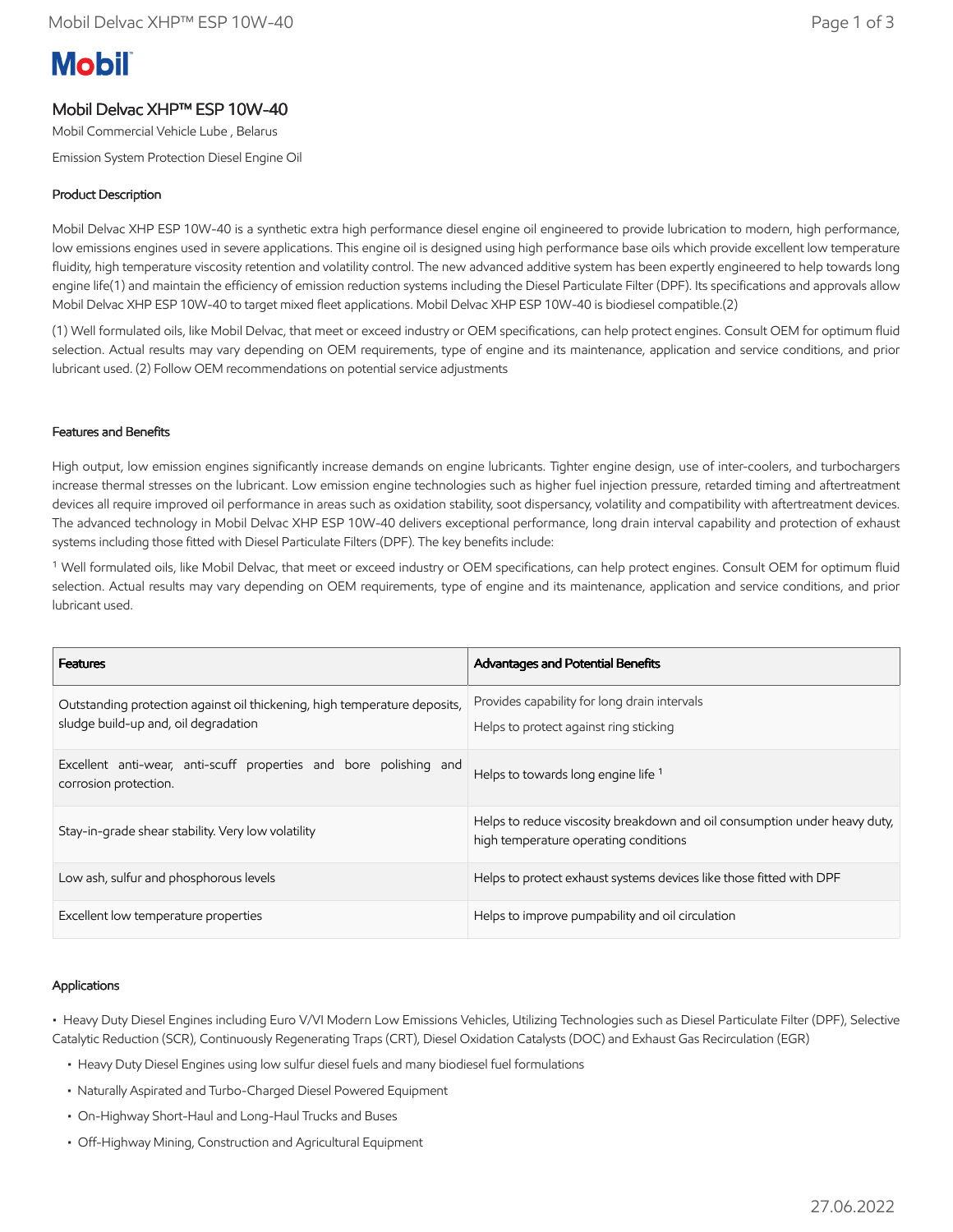#### Specifications and Approvals

| This product has the following approvals: |
|-------------------------------------------|
| <b>MAN M 3775</b>                         |
| MACK EOS-4.5                              |
| Mack EO-O Premium Plus                    |
| MB-Approval 228.51                        |
| <b>RENAULT TRUCKS RLD-2</b>               |
| RENAULT TRUCKS RLD-3                      |
| VOLVO VDS-3                               |
| VOLVO VDS-4                               |
| VOLVO VDS-4.5                             |
| DQC IV-18 LA                              |

| This product is recommended for use in applications requiring: |
|----------------------------------------------------------------|
| MAN M 3271-1                                                   |
| <b>MAN M 3575</b>                                              |
| <b>IVECO 18-1804 TLS E9</b>                                    |
| <b>MANM 3477</b>                                               |
| Scania Low Ash                                                 |

| This product meets or exceeds the requirements of: |
|----------------------------------------------------|
| ACEA E4                                            |
| ACEA E6                                            |
| ACEA E7                                            |
| ACEA E9                                            |
| APICI-4                                            |
| API CI-4 PLUS                                      |
| API CH-4                                           |
| APICJ-4                                            |